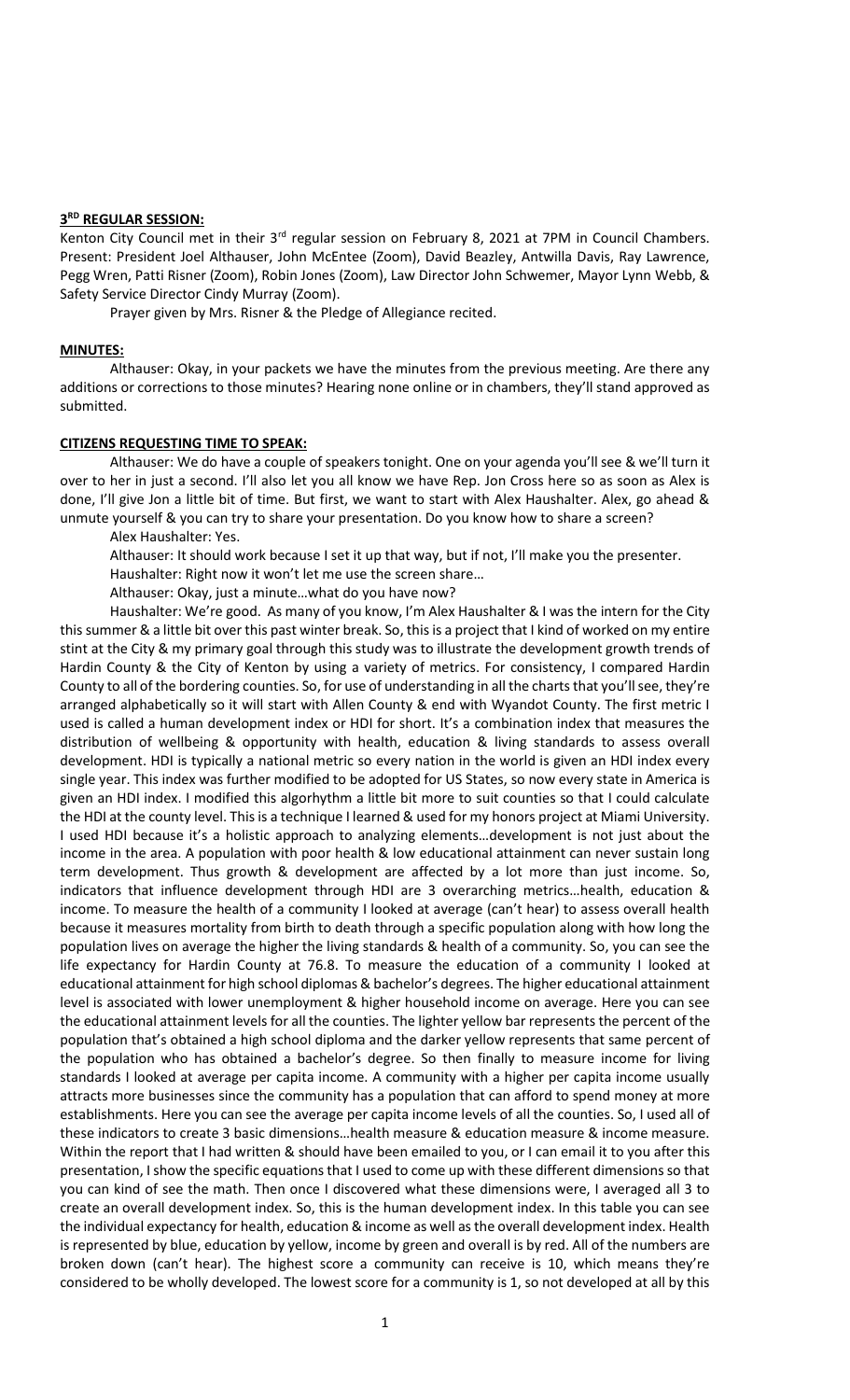metric. Here you can see that Union County has the highest education & income index, which is also translating it into the highest overall development with a 6.61. Marion County has the lowest health and education index, translating into the lowest overall development with a score of 3.08. Hardin County is the 2<sup>nd</sup> lowest with an overall development score of 3.70. Overall, Hardin County's indexes were very similar with no specific strength that can be seen in some of the other communities such as in Logan County the income index is much higher than the others, or for Auglaize County health & income are pretty high compared to education. So what does having a higher HDI mean? A higher HDI is synonymous with a more holistically developed community. A higher HDI has better health, more educational attainment & higher income which leads to less unemployment & better living standards. So to kind of sum it up in a very basic example, workers that are healthy (both physically & mentally) & well educated in general & within their specific field will be more productive. These workers will miss less work, will accomplish more during the workday & be more proficient at their jobs. More productive workers increase the efficiency of the workplace as a whole, which increases productive capacity & revenue. These firms will then hire more well-trained/educated workers, facilitating more employment throughout the community. Furthermore, productive workers will increase their income. With more income comes more consumption, consumption in more expensive necessities & amenities which increases the standard of living for the consumers & stimulates the local economy. So you may be wondering if HDI is an accurate measure. Let's take a closer look at some of the poverty indicators representing living standards & employment indicators within each county to the corresponding overall HDI. At the top, you'll be able to see the overall HDI for each of the counties, so the percent of poverty indicator is the percent of the population in poverty in each county. So as you can see, Union County has the lowest percentage of the population in poverty & coincidentally they're also considered the most developed by HDI standards. Marion County has the highest percent of population in poverty followed by Hardin and Allen Counties. These are considered the 3 (can't hear). The next indicator is percent of children on free & reduced lunch. The same trends start to appear where counties that have higher HDI's have less children on free & reduced lunches. The final indicator is the percentage of the population access to computers & internet. The light yellow bar represents households with computer access and the dark yellow bar represents households with internet access. While Hardin County scores the lowest for both of these categories the overarching trend is present and again more developed by HDI standards counties are reflected in having more access. Next is employment indicators. This graph demonstrates the rate of each county's population within the labor force, which is the blue bar, the unemployed which is the orange bar, & out of the labor force completely which is the green bar. Out of the labor force is not often looked at but it represents the percent of the population over 16 years old not in fulltime labor force or actively seeking. Actively seeking employment means looking for jobs, interviewing, contacting employers sometime within the last year. So as you can see, Auglaize, Union & Hancock counties have the most employment & are also the most developed by HDI standards. These counties also have less unemployment & less population that is out of the labor force. Overall, when comparing HDI to the poverty & employment indicators, counties with higher HDI's have less poverty & higher employment which proves that HDI is a reliable measure of development. So a more developed community will experience population growth. A community that is lacking in the physical infrastructure & human capital which is a well-trained & educated workforce, cannot sustain a growing population. Thus, I wanted to look at the population trends of the cities in the counties that I studied & compare that to their county's corresponding HDI level. Here you can see the HDI levels at the top & the population trends for the major cities within these counties from 1990-2018. In the papers emailed to you, you can see them all separately, but I kind of wanted to present an overarching view where you could compare them all on one screen. So you can see on average counties with a low HDI score have current down trending population trends such as Allen County & Marion County. Conversely, populations with a higher HDI score are currently on an upward trajectory such as Logan County & Union County. Although this trend does not follow for every city within the counties, it's strong enough to be a good measure. Now I'd like to focus on 2 population case studies of interest. The first one is the City of Kenton's population growth from 1990-2018. Almost every single city within the 8 counties highlighted for my study have experienced a definitive trend of population growth, whether its upward or downward. The most noticeable discrepancy was the City of Kenton. While we have experienced small dips & inclines in population, on average the population has remained at almost the same level for the last 20 years. The other population trend of interest was the City of Marysville's growth. While most cities experienced a shift in population, if you look closely the shift was not larger than a couple of hundred to a thousand for most cities. However, in the city of Marysville in 1990 they started with about 9500 in population. By 2018 the population was at 23,000 so more than doubling their population, which is a growth not experienced by any other city within this study. So how does a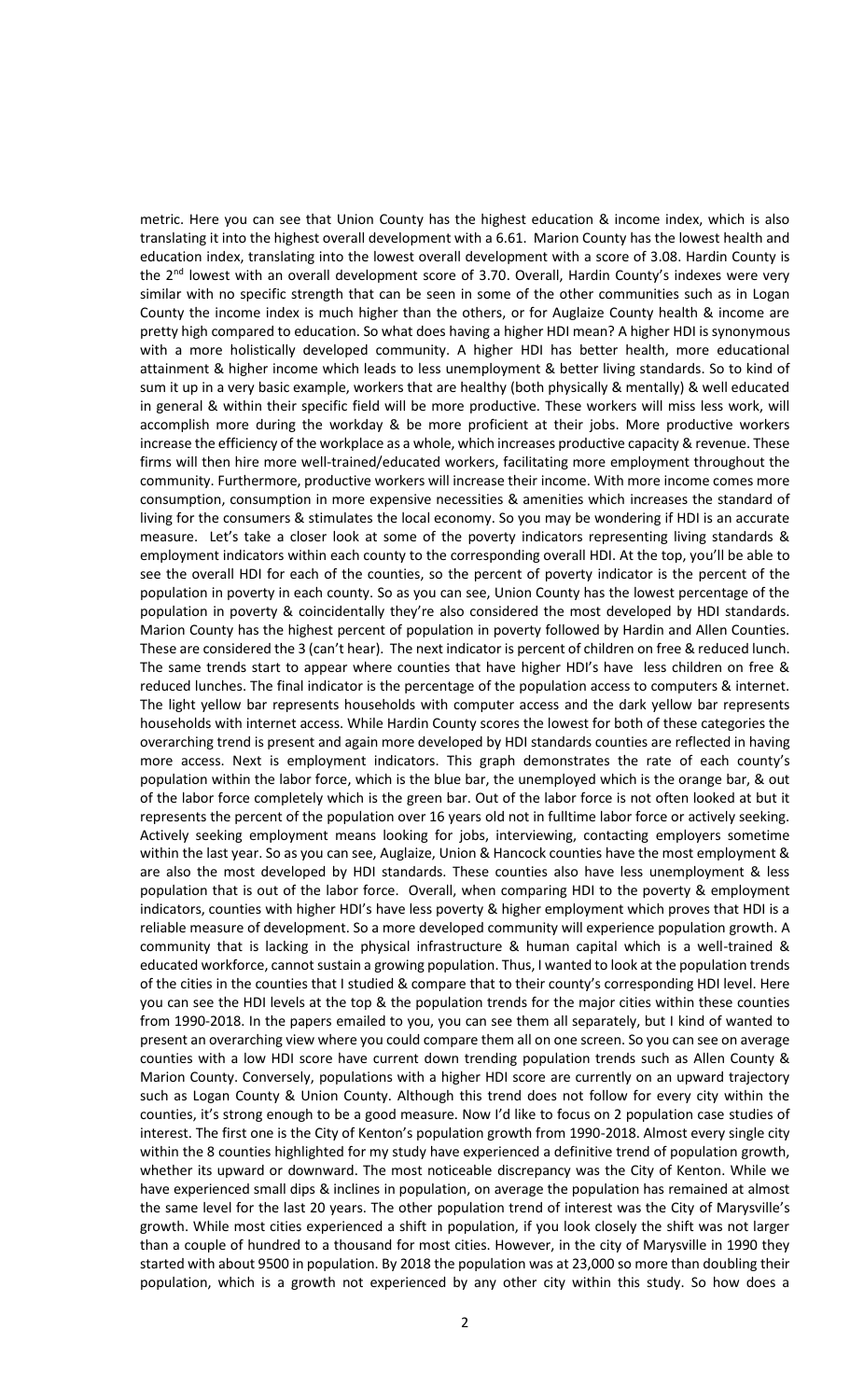community increase their human development index or in other words increase growth development…well, growth & development are very closely tied. Development is essentially growth & function capability. Thus, to further develop a community it must increase revenue, increase household income, & increase the government tax base while committing to be more productive. A community is more functional when it is more productive. To demonstrate what a more productive community increases growth & development I will use a macroeconomic model. This model represents the intersection of the labor & capital markets that firms, households & the government participate in. For the sake of this presentation, I'm demonstrating with a simplified rendering. In the report you can read more indepthly about what each line & variable represents which is also up here on the screen. In simplified terms what this model is demonstrating is that firms make revenue & spend it through investment. Households make an income and spend it through consumption. The government obtains income through taxes, which are charged to both firms & households, & spends it through government expenditures. All of the factors within this model affect how much each of these entities can spend on investment, consumption, and government expenditures – all of which if increased will stimulate growth & development in the local economy. Through this macroeconomic model, the only way to increase revenue income & money made by taxes is to have growth & productivity which essentially means that a firm can produce output (can't hear). So now this rendering models growth & productivity once it's introduced to the model. In explanation, this increases the firms by having productive workers, more capital, more infrastructure and those types of things. So an increase in demand for labor will increase the real wage of workers. In addition, when productivity increases, the production function increases & yields a higher level of output. Output is equal to total expenditure for this model, so the more the firms are producing the more output equates to higher total expenditures. Higher total expenditure means that firm investment, household consumption & government expenditure can all increase because of type of income, higher revenue…increasing a community's total expenditure for all of these entities means that employment will rise, living standards will rise & investment in the local economy will increase & the government will be able to finance more public amenities; translating to more development & growth. So how do you stimulate growth & productivity? There are 2 ways to increase growth in productivity. The first is to create a more productive workforce. There are a variety of solutions that fall under the facets that I'm going to talk about, but I'm just going to highlight quickly a few examples under these overarching facets. So strategies to increase productivity of the existing workforce are primarily rooted in educational programing & workforce training. So this could be creating more individualized & specialized educational plans for each student, this could be forming a closer alliance between manufacturing firms within the county & high schoolers & young adults to get into our program that's focused on workforce training skills. The other way to increase growth & productivity is to attract a larger workforce. So strategies to attract a larger & more productive workforce involve improving & expanding community amenities & attracting new industry. In Kenton, one of our biggest amenities is the historic downtown. So focus on revitalization of the area…one example would be maybe tearing down or filling more vacant buildings & then attracting industry. So having ways of keeping track of our development trends & our growth outlook to present more of an incentive for why businesses should come to locate here. So these strategies are examples of those being employed by other communities. Other strategies can be investigated & employed. Most important that the strategies employed are targeted towards growth & productivity. I urge the City & the County & anyone else who is interested in the development of Kenton to use the data provided within the study to assess where development is most needed & most easily be accommodated & craft solutions. Thank you so much for taking the time to listen to my study. All of the data & metrics analyzed a clear picture of Kenton & Hardin County. We are a community that is stagnant. We're not growing population wise nor do we have any one facet of development, education, health or income that is very highly developed. However, as a member of this community, I know that we have the potential to grow. We just have to start focusing on the right solutions. So if you'd like to read my study & did not receive a copy, or if you have any further questions or want to talk to me on a more personal basis, you can reach out to Lynn or Joel, they both have my email, and I'd be happy to send you my work or talk with you. Thank you so much.

Althauser: First, thank you very much, Alex, for that presentation. If you can stick around for a moment, I want to ask any Councilmembers or anyone in attendance if they have questions. Anyone out there virtually who has questions?

McEntee: I have one. On the poverty, what did you use as a poverty level?

Haushalter: I have…that's all indicators that I used so first was the percentage of the population in poverty. I can find you where exactly this data came from, but I can't remember from the top of my head, but probably it's from a census data is where I got a lot of it. But I also used the percentage of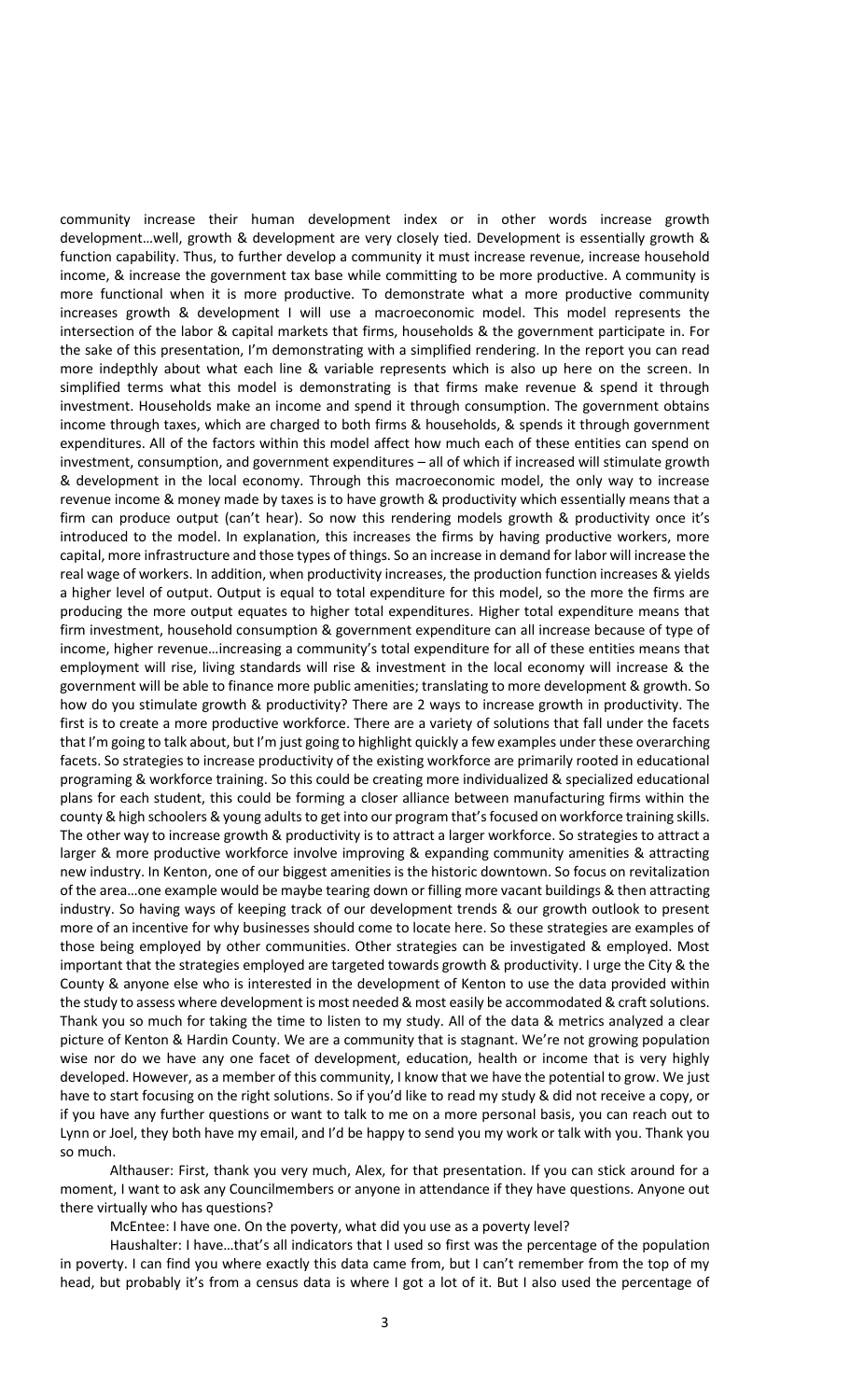children on free & reduced lunch & then the percentage of the population with access to computers & internet. Usually if you have to be on free or reduced lunch or if you lack the access to computers & internet, its usually somewhat of an indicator of living in not the best of living standards. So I kind of used those 3 just so you'd have more indicators to compare to HDI.

McEntee: I just wondered if it was something like households earning less than \$18,000 or something like that.

Haushalter: Yeah, you can definitely look at that as well which is somewhat similar to per capita income so like the income of all the individuals & also household income & compare that to the HDI results.

Althauser: Alex, if you went back some slides…John, I'm pretty sure it was per capita poverty level. Beazley: US poverty numbers.

Davis: 120% below…

Althauser: Right, so it wouldn't have been household, it was per capita.

Davis: I'd have to google to be sure but it's like 120%-123% or something close to that.

Althauser: Next question.

Beazley: Has the study as prepared met peer or faculty review for comment on extrapolations of

data?

Haushalter: Would you be able to repeat that Joel? I couldn't hear it.

Althauser: David's question was have you had this peer reviewed or faculty reviewed regarding the validity of the data and regarding the results?

Beazley: Extrapolations.

Haushalter: I've not had this study faculty reviewed, but I mentioned my honors project that I did for Miami University which was the exact same content except I was focusing on Butler County & the counties that surrounded that one. So it was basically the same sort of data collection & I got all my data from the same places & I did the same exact kind of algorithm of coming up with HDI levels and that I did submit for my honors project which was reviewed by faculty at the honors college & then by faculty at the economic study. So while this study wasn't reviewed in that way, all of my technique on collection was done & reviewed previously.

Althauser: Any other questions?

McEntee: I have a comment. Thank you very much for doing this study. I'm looking forward to seeing how we can use this information to affect results. I've got a couple of ideas that we can talk about later.

Haushalter: Thank you, that really means a lot to me. That was really my main goal of hoping to at least create some impact & bring some information.

Althauser: Alex, just an interesting observation as I was reviewing your data, I realized the focus was on Hardin County, but you used the surrounding counties as comparison. Did you look at the prison population…how does that impact Marion County, or had you even looked at that?

Haushalter: Its very interesting how that might affect especially since they're kind of out of the labor force (can't hear).

Althauser: That's what I was wondering how those statistics meshed out. Alex, I'm certain there will be some follow up questions...I know we'll use this data & I'm confident the administration will. Thank you again for all of the time you put into this.

Haushalter: Thank you so much.

Althauser: Okay, we'll move on…we have Rep. Jon Cross here. Jon, that's going to be a hard act to follow. Hopefully you were witnessing this…there was a potential high-end employee there…

Rep. Jon Cross: I was going to offer her a job, but she left/logged out.

Beazley: Joel & Lynn have her email. They can put you in touch with her.

Cross: Good evening everybody at home & everybody here. Thank you for having me back. Two years has gone by quickly & we're back in the cycle of government like you all go through. We're preparing for the biennium budget & I never thought I'd say this but it's nice to be back in a room with people. Sometimes we take things for granted so it's certainly nice to be back with you all. Just a couple of things I wanted to bring to Council's attention as we start planning & welcoming your feedback through the budget process. First, I appreciate the Speaker putting me back on Finance Committee & he's in charge of the Higher Education Subcommittee, which will look at workforce & economic development & higher education issues in that committee as it relates to budgets. We have 2 fantastic independent colleges here in the 83<sup>rd</sup> district, ONU and the University of Findlay, but we're going to be traveling the State over the next 3 weeks pretty intensely as we go through our subcommittee budgets. First let me talk about last term. Last term I was pleased that we were able to capture some capital budget dollars. The Mayor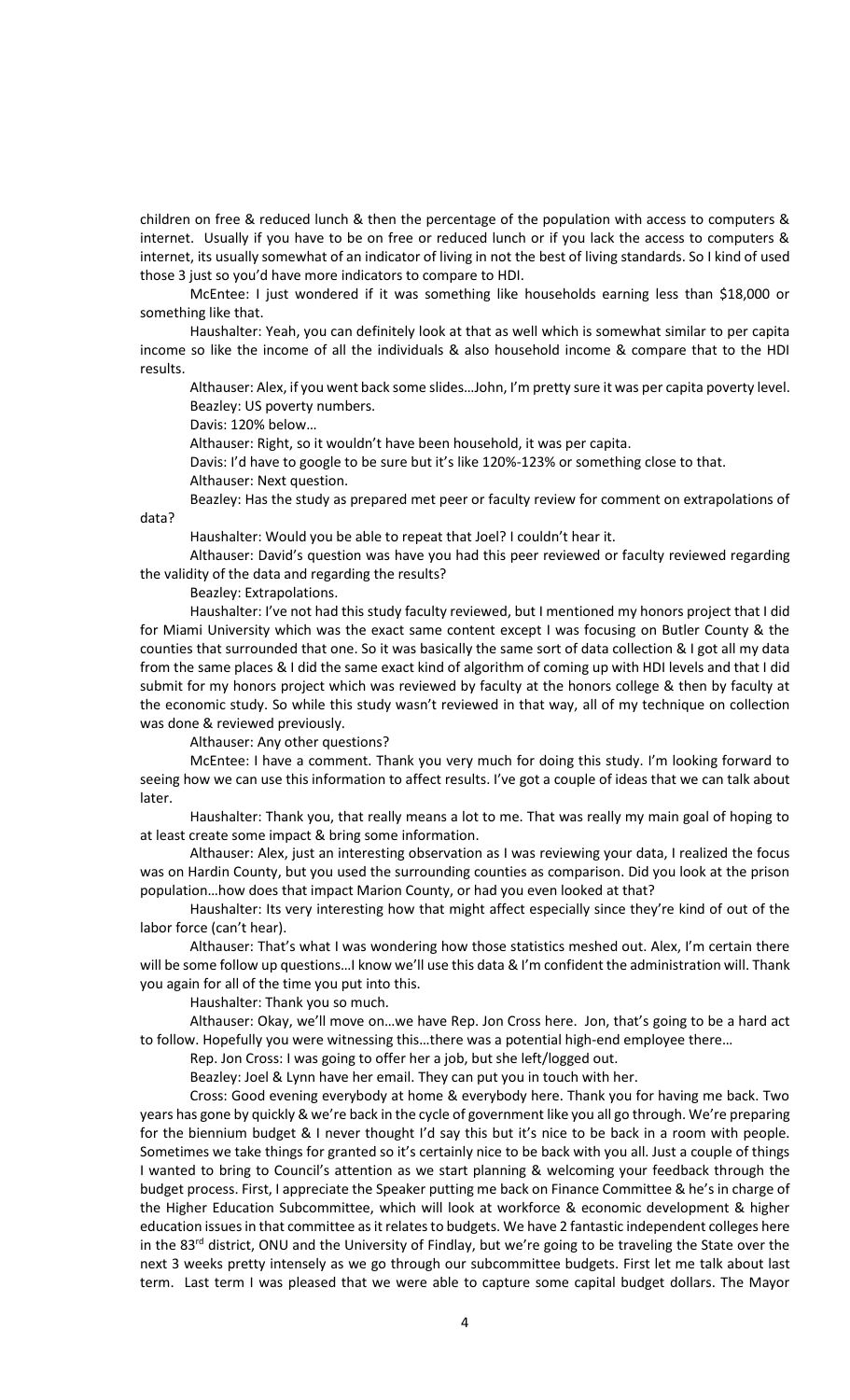requested some money for the pool & we were able to get about \$20,000 for capital budget to help with the pool, so we were pleased that we could do that. You're able to draw down those dollars now & you should be able to get the paperwork to access those dollars anytime between 2021-2022. I'm hopeful things go well & we can prepare for another capital budget in 2022 for the 2023-2024 timeframe. So I think we call attention to the county for a capital budget where we've never really been in a position to receive the kind of money we did & we were pleased that projects became available. In addition to the city pool we have \$200,000 coming to the golf course for the new community building/pro shop that's going to be built there which looks wonderful, absolutely wonderful. In total it was about \$450,000 we brought back to Hardin County so we're very pleased with that & we're already thinking of future projects…we're thinking of the new show arena potentially at the Hardin County Fairgrounds. I had a wonderful meeting today with the Museum and talking about the future location of things we want to do to be more collaborative with the Museum & 4H...we're thinking out loud, so I'll save that & let them share their thunder & their ideas. It's exciting stuff that we can look at future funding opportunities for Kenton & Hardin County. We hope the CARES Act funding has been helpful. Obviously, the federal government didn't make it easy for you all & us to spend that money as you see fit, but I think communities got pretty creative the best they could. I want to draw your attention to the Governor in his announcement of his budget. He calls for some one-time spending of about \$450,000,000.00 for local communities. Of that, if I have the numbers correctly, \$250,000,000.00 will be dedicated to broad band services. We all experience at our homes the issue with broadband, some better than others, and it's certainly not equal. So where I live I think I can now get a GB worth of upload/download speed but I still have folks in agriculture & owning farms call me & say they might get 10 MB up & down. So when the State of Ohio talks about rural development & rural communities they always think of SE Ohio, but I said please do not forget NW Ohio as there are a lot of rural pockets that don't have the proper broadband infrastructure that we still need to get access to. So we're working on that legislatively…we've got legislation to look at that. But the \$250,000,000 is broadband the other is \$200,000,000 worth of grants towards local infrastructure. The Governor & the Budget Director talked about blighted properties and dollars for infrastructure so immediately I thought of our downtown Kenton Historic District project with the Phase II coming up with blighted properties that every community has to deal with. We certainly want to look at those opportunities so I've already informed the Mayor that we just need to keep this on our radar because \$250,000,000 & \$200,000,000 isn't going to go very far & it will go very fast. So we certainly want to be good advocates to try to see if we can't chase some of those dollars for projects in the 83<sup>rd</sup> District. I'm sorry everybody at home…Joel's got the camera on me & it's not my best angle. Ha. I need to lose about 30 lbs. If I stand this way, I look thinner. Ha. The other thing I'm going to ask tomorrow because we have the head of the Highway Patrol coming in, Col. Fambro, & the public safety director for the MARCS Radio systems. I was very pleased to hear that the KPD & I think KFD have MARCS. It's so important that everybody be able to talk to each other through communications. But what we're trying to do to help the Chief & others is keep your costs low so Chief you're probably looking at what a \$10 subscription fee?

Chief Musser: Yes.

Cross: So it's a \$10 per radio subscription fee because the State of Ohio puts in money to help keep the costs local low. In the Governor's proposed budget last year, we worked really hard to put \$4,000,000 to help keep the costs low. The Ohio State Patrol typically always pays full freight so they're paying \$25 (+) per radio but the Sheriff's & local entities try to keep around \$10. The Governor put it back to \$0 on the line item, so we're going to have to work hard to get it back to \$4 million but I'd like to try to get it to \$6 million. The reason why I want to get it to \$6 million is it just helps guarantee that we can keep those rates low. We're also diving into having conversations with Dept. of Public Safety & the Dept. of Administrative Services on where this money is being used & why it's costing so much money. We just want to better understand the MARCS overall budget so every year we don't have to play this budget game of where we build it up to \$4-\$6 million & they take it back to \$0 & then we have to build it up again. I'm sure they do that so they can overall keep a \$70 billion dollar budget in line…I'm certain there are things they take out & they think the legislature is going to put back in so it's a little bit of a budgetary game we play. The other thing too is I'm going to be fighting for dollars for Highway Patrol. How does the Highway Patrol have anything to do with the City of Kenton? Well obviously with cases…we've had obviously incidents that happened this year the Highway Patrol assists our Sheriff's Office & our Police Departments and they don't charge you a single dime. So anytime that they use the helicopter, or they assist with any chases, there is no cost to the City of Kenton. So it's important that our Highway Patrol who hasn't seen any funding increases since 2003, I think it's really important that we look at that. Now I'm also saying that leveraging a great article from the Kenton Times & including that in there because it's important that when we do tell the story that people in Columbus when they read our local paper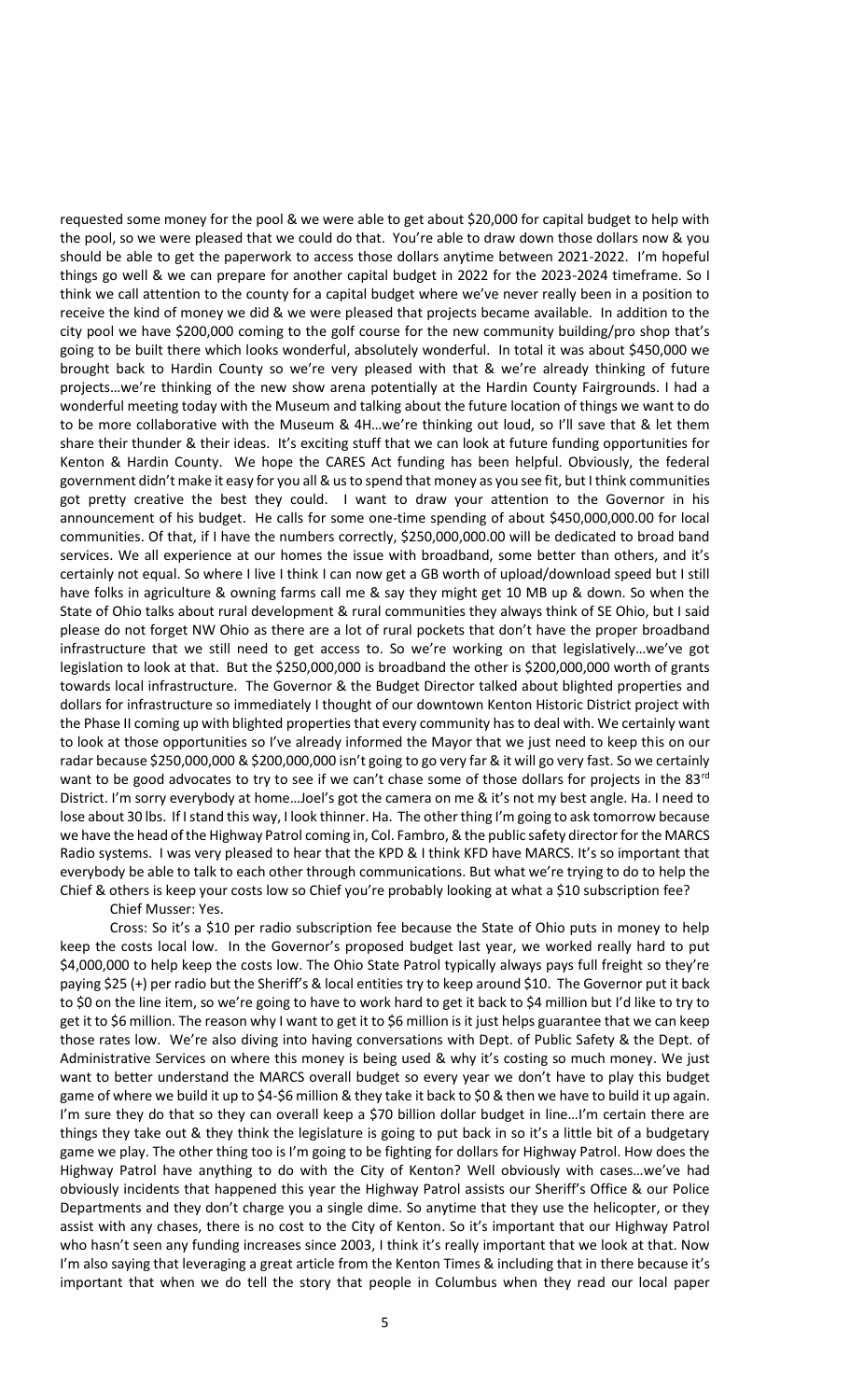understand the important issues because sometimes this gets lost in Cap Square. But it certainly gets recognized in our hometown media which is important. Lastly, Health Boards…obviously I think today but I don't have any data to verify it, but I heard today was one of the lowest days we've had of only maybe 2000 & some cases so it's substantially dropping & thank goodness. Hopefully the Governor will keep pushing the curfew back to allow us to stay out until midnight vs. 11PM. But with regards…I'm looking at how our local health boards are organized, how they operate, & one of the examples I'm looking at through legislative efforts is your Mayor gets to appoint 3 board members to the health board. Current ORC law says those board members can serve I think 5 yrs. per term, but I don't know if there are any term limits, so we're going to look at potential term limits & also look at taking it from 5 yrs. & shifting it down to maybe 2-3 yrs. The reason is if you have a Mayor that's coming in, he/she may not get to appoint anybody right away if current members are serving. Traditionally, and maybe they do this in bigger cities where the Mayor's will automatically ask for your resignation & I will appoint my people & you have to step off, but I don't think it traditionally happens in smaller communities like this. So, I'd like to see more turnover on the board so our Mayors, our Townships, & our Counties have more accessibility to appoint members that they see are fit to serve on those boards. We've learned a lot through this pandemic and so we have to look at what I think are outdated laws & make sure that our health departments are running as efficient with really good oversight & checks & balances as best as possible. So, we're looking at legislation with that. And then lastly, we're also looking at legislation…there is a lot of revenue that leaves the State of Ohio & I think we're all sensitive to this issue because we see it every day with trucks that are coming through our community. I learned that trailer registration, when you register your trailer in the State of Ohio you can only do it on an annual basis. We don't sell a 10-15 year trailer plate like some states do, we're not competitive by any means. So if you sit out here & watch all of the trucks go through you'll probably see 90% of those trucks, if not more, have out of state trailers mostly registered in Maine & in Indiana because of the costs, how inexpensive & the process is very, very easy. So process & price are 2 important things. The City of Kenton will never see a dime, Hardin County will never see a dime, if all those trailers get registered in Maine. Maine, the last I looked, is not writing us a check to take care of our roads & infrastructure in the City of Kenton. So, we're trying to change the fee structure to get competitive. To give you an example, we're looking at an 8-year plate per trailer long term & we could take the current formulas & squeeze it down to about \$143 for 8 years. Maine is \$127. Now our proposal, just to make sure you understand this right for everyone at home watching, it's 8 years now if you add it all up on the annual basis would cost you \$300-\$500 per trailer compared to Maine at \$127. We reworked the formulas to get it down to \$143…how do you rework the formulas & not scare you thinking you're all going to lose dollars? Well, we are looking at reducing fees & restructuring it where you might think you're going to lose money, but we're going to gain volume. The old sales trick is if we can cut some unnecessary fees, some cities & villages might be worried but the amount of volume that you're losing for local truck companies right here in Findlay & Kenton that are writing checks to Maine…Sherry, well I won't say who, but a local trucking company in the 83<sup>rd</sup> District just showed me a check for \$10,000 & it went to Maine, it didn't come to Hancock County or to Hardin County. So we're looking to try to do that & I think you'll gain volume back & you'll have a chance to get more revenue. Ohio is missing out on lots of revenue and that's money that's not coming here to fix your streets, your roads, your bridges, etc. So that is one small example of ways that we're looking at legislation to try to look to see where every penny goes when it comes to budgets. So with that, Joel, I appreciate the time and you know we stay in constant communication with the Mayor. We are going to have, if you'd like to put something out we're going to put a press release out, but Feb. 19<sup>th</sup> which is a Friday morning I'm going to host a breakfast...an elected officials breakfast at the Plaza where we're going to have a chance to sit down in more detail & talk about the budget. I want to use it as a town hall format to get your feedback & talk a little bit more about what we're hearing & what we're seeing in Columbus. I think we did this a couple of years ago & we did it when we had the transportation budget because we were discussing gas tax. I don't see any need for any increase of motor vehicle fuels, but I think we're going to look at how do we going forward in the future, how do we deal with gas tax & motor vehicle fuel charges with electric vehicles coming onboard. They've talked about how much you travel mileage per use…I think people have to realize that roads aren't free, driving on roads isn't free, someone has to take care of that & the way you subsidize that is through the motor fuel tax & how we invest to keep our roads nice. For anyone who wants to disagree with that I would encourage you to go to Michigan & drive on their roads & then come across the border & drive on our roads in Ohio. You will see that you'll need 4 new tires when you go to Michigan because the roads are horrible. Why are they horrible? Because in Michigan they don't have a dedicated funding stream for roads & infrastructure like we do. The gas tax gets put in its own lane & dedicated for roads & bridges funding, but in Michigan it just goes in their general revenue fund. When it goes in the general revenue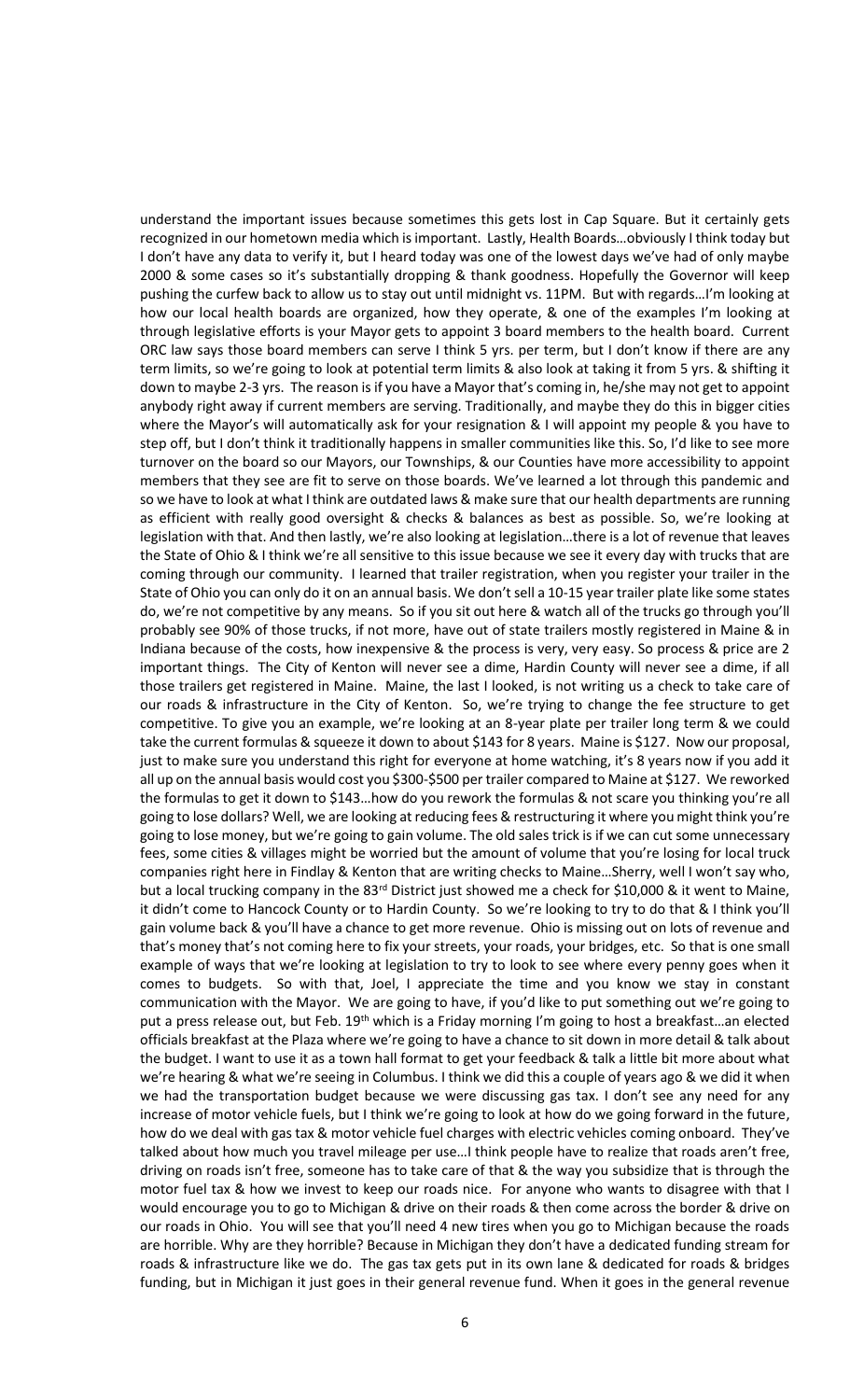fund who knows if it ever gets used for infrastructure. So with that, we welcome you to come down to the breakfast. We'll have an official press release out to confirm the date & time, but I think it's just a good way to put everybody's heads together just to keep you well informed. We're going to do our best to help continue with local government dollars that we can. Through the county we're looking at indigent defense to keep their costs low. That's one way we're helping at a county level & particularly at a City level. We know there is a lot of blight whether its Columbus or Kenton, poor cities, wealthy cities, its things we have to deal with. Infrastructure, water, sewer, it's all the things that doesn't sound exciting, but I've never been so excited to see curbs & a beautifully paved road that we paid for and all the infrastructure below that we'll never see but understand hopefully you don't have pipes bursting every other week & how much that is so important to the City. So that's my report.

Althauser: Thank you, Jon. Any questions for Jon?

Tom Nesbeth of WKTN: You mentioned in the CARES Act that \$150,000,000 was going to broadband & \$250,000,000 was to the local infrastructure but you said a total of \$450 million so I don't know if I missed something…

Cross: You're fine, no problem. So the CARES Act funding is separate from this budget so the CARES Act money was money the federal government sent to the State & then we allocated those dollars already to the cities. So they have that money already. The \$450 million is new money the Governor is looking at & of the \$450 million, \$200 million would be used for local infrastructure & blight, and then \$250 million would be used towards broadband. That \$450 million is a one-time spending. So, I think the Governor is sensible to make sure we don't do a lot of ongoing programs so that when one-time spending is done, we don't have to figure out how to make that up.

Nesbeth: Thank you very much. Cross: You're welcome.

Althauser: Other questions? Okay, thank you, Jon.

## **DEPARTMENTAL NEWS/UPDATES:**

Althauser: We do have both Chiefs in attendance either personally or virtually. So I'll start with Bruce, if you want to give a little bit of an update for fire? You have a chance for comments later, but I just wanted to give you the floor if you have some things you want to go over.

Chief Bruce Donnelly: The biggest thing really is money from the State Fire Marshall for the MARC's radio purchases. It wasn't as much as what we requested, but at least we did get some money out of it. We thought at first we might get shut out, but we did end up getting some so it will help defray some of the costs towards those radios. Also, we submitted applications for State Fire Marshall equipment grant & are in the process of working on the Assistance to Firefighter grant application. So we're doing a lot of grant applications at this point just to help with new equipment purchases or replacement equipment purchases. Other than that, we've had guys working on cleaning around the fire hydrants…I think people see them on the Facebook page so it's one of those things we don't think about but try to remember to do around the businesses…it seems like some of the outlying hydrants outside at the edge of town that were kind of getting covered up so I just wanted to say we're trying to be mindful of them to make sure we can have access to those hydrants. Other than that, it's been relatively quiet. There was a slight uptick in structure fires here in the last month, but that's not uncommon for this time of year especially now that we're getting some colder weather & people using space heaters & stuff. Other than that, everything seems to be going pretty well & hopefully we'll get some funding from some of these grants. That's all I've got.

Althauser: Bruce, thank you very much. Chief Musser anything you want to cover right now?

Chief Dennis Musser: As Mr. Cross mentioned with the MARCS radios, we are having them programed currently & plan to have them in use by next month (can't hear). We also did hire our  $17<sup>th</sup>$ officer...I guess it would be our 16<sup>th</sup> officer since Sgt. McNamara retired & Sgt. Newfer replaced him as the new sergeant. I'll get our new officer, Robert Shemeth, up here maybe at the next Council meeting. He's rotating to 2<sup>nd</sup> shift, so I'll make sure & get him up to be introduced. I understand we're getting more snow, so we're working with the Mayor & City Garage about the vehicles on the road. We're not about trying to tow people's cars…we've had to do that with a few unfortunately. The crews are trying to make the roads safe for travel & if they can't because they can't get around your vehicle, if that becomes the case & we can't find you, your car is being towed. So people seem shocked by this but we've got it out here on every possible social media platform out there. (Can't hear)…

Althauser: Any questions for Chief Musser? Mr. Hattery is there anything from you? Taylor, is there anything special you want to talk about from PIO perspective, or do you want to wait until comments? I might have caught her off guard there…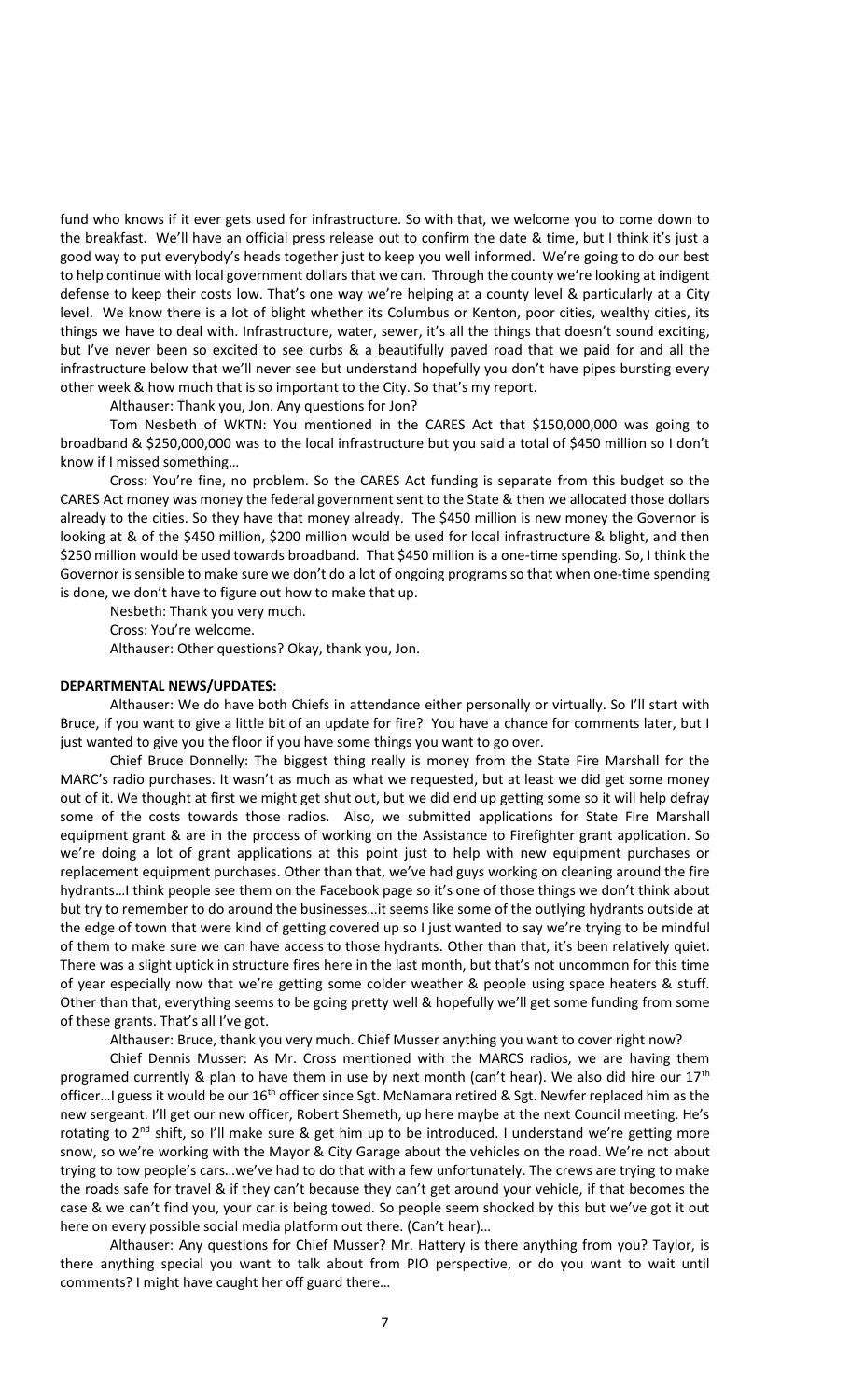Taylor Klinger: It wouldn't let me unmute…I'll just wait until comments.

## **COMMUNICATIONS/PETITIONS:**

Althauser: I have nothing to present. Do any Councilmembers have anything?

Beazley: Mr. President, I'd note for those who were not here earlier that we did receive a communication from the State Auditor's Office about the advent of our annual audit. So it has begun & departments are in the process of cooperating & providing the data they request so that is underway.

Althauser: Thank you, David. I'd also note we received the Mayor's "Year in Perspective" via email today. So I don't want to steal any of her thunder, but that would be a communication I'd call everyone's attention to.

#### **MONTHLY/ANNUAL REPORTS:**

Althauser: In your packets you did see a few reports. Beyond Alex's data, you have the Kenton Hardin Health Brd. minutes from 12/15/20. As far as specific reports go we had the Income Tax report through the end of January. Any comments on that report? Then we had Water & Sewer for the month, plus we had a KPD report for the month & then Brenda today sent us KFD for the year & the month. Any questions on any of those?

### **COMMITTEE REPORTS:**

Finance, Beazley: Just a reminder Finance did meet tonight & the focus was principally on the RCAP rate recommendations. We've agreed to meet again in 2 weeks on the 22<sup>nd</sup> at 6PM. Coming out of that meeting, Finance will have a recommendation to Council as a whole. We'll also entertain full Council participation as we did tonight, so thoughts questions & whatever at that time & Finance will put forth a recommendation to the balance of Council to move legislation forward. Regional Planning didn't meet.

MOP, Wren: Nothing.

Nuisance, Safety, Davis: Nuisance met on a week ago Thursday on the 28<sup>th</sup> & we've been going over some ways to bring the ordinances together to make all the costs the same. We're going to have another meeting, I'm getting some of that stuff together, on Feb. 11<sup>th</sup> at 6:05PM in Chambers. I'll have agendas out tomorrow sometime…I'm hoping by noon so if anybody on that committee wants something on the agenda let me know. Cemetery nothing to report, and nothing for Safety.

BKP, Althauser: BKP meets a week from tonight so we've not met since our last mtg. As soon as I get January minutes which should be sometime this week, I'll forward those.

## **OLD BUSINESS:**

# ORDINANCE NO. 21-001, 2<sup>ND</sup> READING, TITLE ONLY; AN ORDINANCE ADOPTING KENTON **CODIFIED ORDINANCE CHAPTER 1284 RELATING TO A WELLHEAD PROTECTION PLAN FOR THE CITY OF KENTON, OHIO AND DECLARING AN EMERGENCY.**

Althauser: As stated, this is the  $2^{nd}$  reading for the wellhead protection plan introduced 2 weeks ago. I'd entertain any general questions at this time. Has anything changed or anything we need to be brought up to speed about in the last couple of weeks? John is shaking his head no. Any desire for Council to move forward on this this evening? If not, we'll read it again in 2 weeks for a 3<sup>rd</sup> read. Hearing nothing to the contrary that's what we'll do. We'll read this for a 3<sup>rd</sup> reading in 2 weeks. Does any member have any further old business to be presented?

#### **NEW BUSINESS:**

Althauser: We have no new business on our agenda. I'd ask if there is any new business to come from the floor?

Beazley: Mr. President, I would note that Finance did put forward some information for additional expenditures & transfers that will be in your next packet as it will be pending legislation under new business.

Althauser: David, refresh my memory…MARCS radios when we added that to the budget…

Beazley: Actually, I believe it was an expenditure in 2020.

Althauser: Right and we also did not plan on the grant.

Beazley: The grant money would be back in our favor…we approved an expenditure in the full amount of \$180,000ish.

Althauser: I don't know if Bruce that also answered some of your questions. We knew that grant potential was there, but we didn't anticipate necessarily a specific dollar although we'd love to get all of it.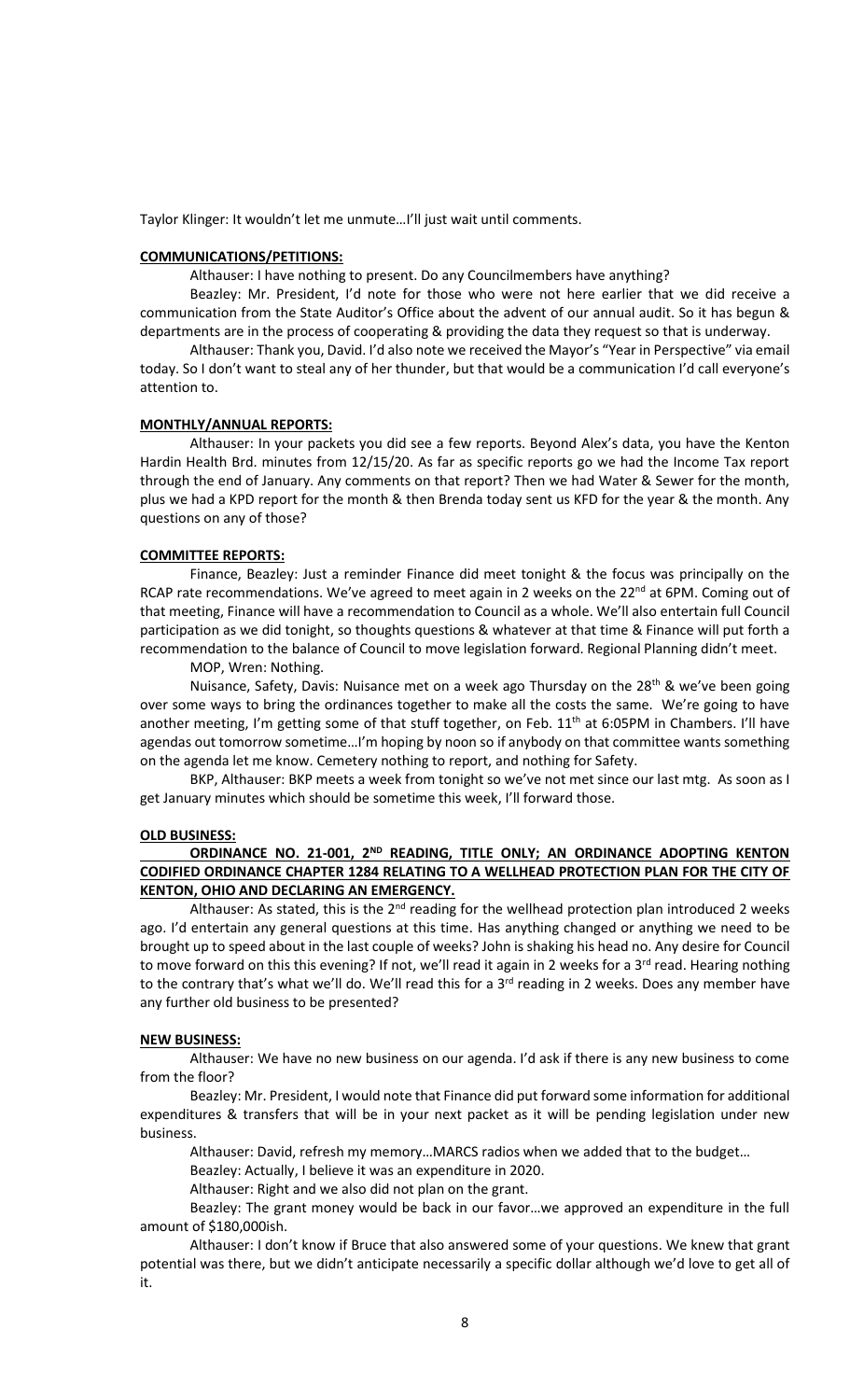Chief Donnelly: Right, we basically encumbered the money to buy the radios so we knew one way or another those radios would be able to be purchased.

Althauser: I just wanted to make sure I remembered that correctly. Well then, I believe if there is no other new business to be presented, we'll move on to comments & start with Cindy Murray. I think Cindy is going to talk to us virtually.

Murray: I'd like to welcome Ryan Boyd. He is a new Firefighter. I think Chief Donnelly touched on that awhile ago. And we had a new equipment operator start on the street crew today, so we'd like to welcome him too. A big shout-out to, as the Mayor calls it, the Road Warriors. They've done a great job this last week with snow removal and they've been at it hard this past weekend. Also, to the public workers who tackled 3 water main breaks in the past 1 % weeks so a big shout-out to them. If you'd watch these guys…like last night, we were watching them & the wind chill was 1° - 2° and they're out here working in water. So a huge shoutout to them. That's all I have.

PIO, Rec Dir. Taylor Klinger: I have my Park meeting Wednesday at 7PM. It's going to be via Zoom so if you would like to be invited just send me an email & I'll send you the link. I'll also have some meeting notes for the next time Council meets. Then also on Wednesday at 5PM I have a meeting with Matt Jennings & the folks that put on the fireworks in Kenton. Actually, we thought this year to see if I could help with any advertising & also ideas on partnering with the (can't hear). Then I'll report back on what I find (can't hear). I have an interview with Ohio Health on Thursday & that is going to be…sorry, my son just came in. Okay so the meeting with Ohio Health will be interview style regarding Hardin Memorial and how they're handling vaccines & also how they're handling people who are coming in for emergency care. We're going to try to do a series with them. I had a meeting with Marcus Thorpe who is the PIO at Ohio Health & I actually had a relationship with him…I worked at NBC 4 with him in Columbus, so him & I have kind of been bouncing ideas off of each other & I want to do a series where we do a partnership between them. So our first taping will be on Thursday & I'll give you guys some updates on that. I don't know if you've seen our post, but ice fishing is prohibited at the Quarry. What I found is the ordinance has been in place since 1964, but apparently it's been allowed in the past so we've had some push back from that. It might be something the board brings up on Wednesday & we might bring to you guys, but as of now it is prohibited and has been since 1964. Also, I am partnering with ONU…a fraternity actually reached out to me & asked if they could partner with us on some City projects, so I'll let you know where that goes but as of now its just in the preliminary stages but they're willing to form a partnership & donate some hours for projects in the City.

Althauser: Questions for Taylor? Taylor, I do like some of the posts on social media.

Klinger: Well, I'm really sick of winter. I'm so over winter. Ha. We're getting there & people are liking it so its good.

Nesbeth: You said BKP was scheduled for the  $15<sup>th</sup>$ . I was just wondering when & where?

Althauser: That's at 6PM at BKP. Talk to me afterwards…you should be receiving a notice, so I want to doublecheck that.

Jones: Thank you to the City Crew…the streets look good & I appreciate their efforts & the water breaks too. That's crazy when you think you have to boil water & it turns out you don't, so I appreciate all of their hard work.

Schwemer: I'd just again like to state with respect to the street crew that we don't have more people on our crew, but it seems to be a more coordinated effort. I was very impressed with how quick they got to the streets as well as the alleys, which are important for like a house like mine. So I think it's a combination of the crew working in the organized fashion as well as the social media portion really helps everyone keep more informed. That's a valuable resource & I appreciate the administration & the crew working to coordinate that effort. Unfortunately, it sounds like this isn't going away, but it really seems like the crew is doing a great job this year. I greatly appreciate it. That's all I have, Joel.

Mayor Lynn Webb: Okay first, welcome back Emma to the City Bldg. It's great to have her back…we brought Emma back because she is kind of watching Brenda too in case Brenda decides to go somewhere so she can fill in. So, we welcome Emma & that's going very well as far as people coming up here. I think most people do it online, right?

Emma Boutwell: Yes, a lot of them pay online or mail payments in.

Mayor Webb: It's been a nice addition. Thanks for Alex…every time she's home for her breaks she spends time here with us & she's a very valuable tool. I know her internship in Indianapolis will be amazing for her. So its another great piece of networking that we can count on. I hope its always probono. Thank you to Rep. Cross. We are in constant contact 2-3 times a week. I know we share concerns about our seniors in our community & lack of getting food for those who are less fortunate. His office is working with us trying to find grants & new ways to help out our senior community to make sure they're